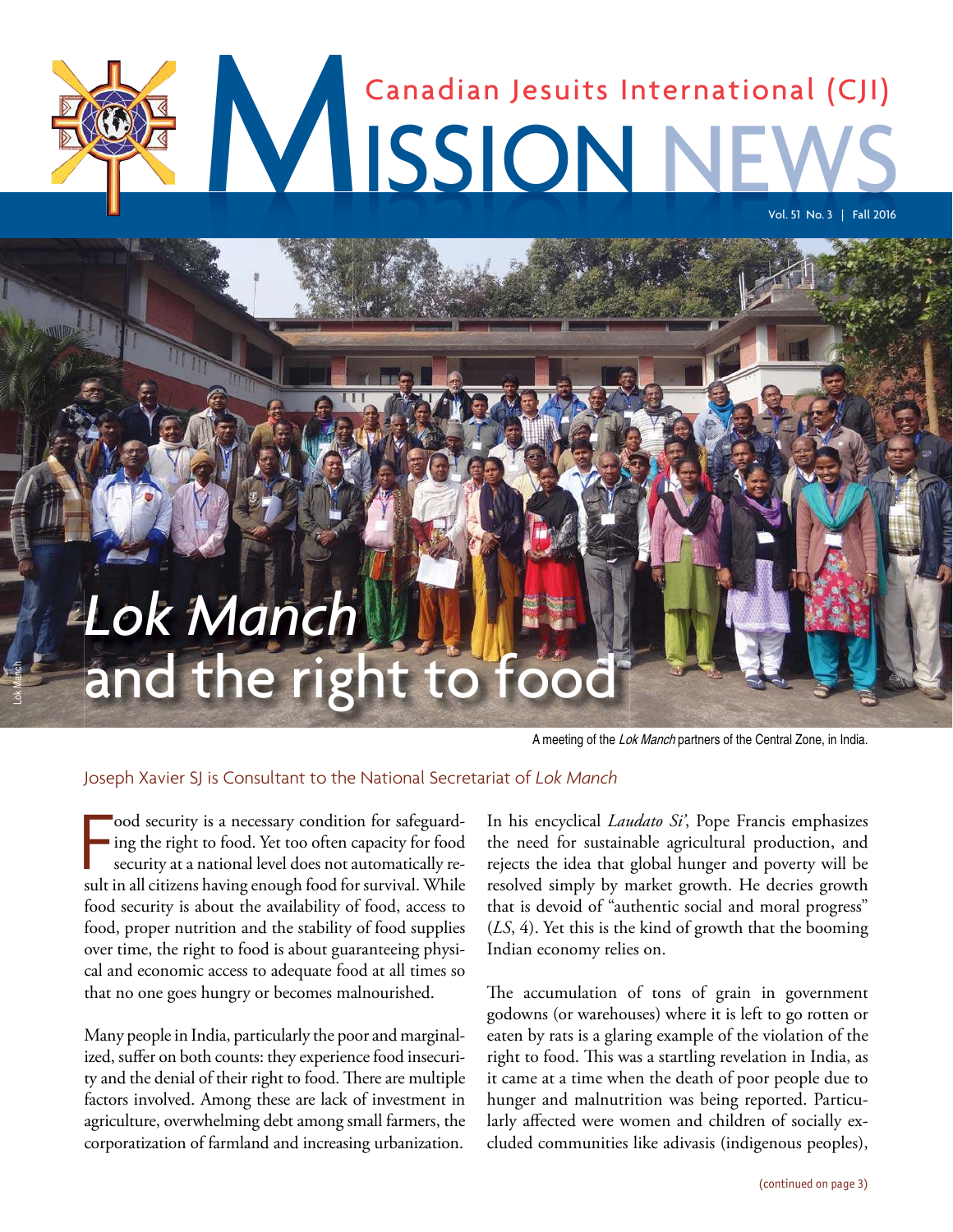## **The vision & mission of CJI**

The vision of Canadian Jesuits International is a world of peace, justice and integrity of creation, transformed through active commitment and finding God in all things.

The mission of CJI is to love and to serve by working with people struggling for social justice and dignity in the world. Together with Jesuit and other partners, CJI responds in solidarity, through awareness-raising and advocacy in Canada and supporting partnerships in the Global South.

To learn more about Canadian Jesuits International or to make a donation, please contact us at:

> 70 Saint Mary Street Toronto, ON M5S 1J3

Tel: 416.465.1824 Toll Free (within Canada & USA) 1.800.448.2148

canadianjesuitsinternational.ca

facebook.com/canadianjesuitsinternational

twitter.com/weareCJI

E-mail: cji@jesuits.ca

Madeline Lunney *Director*

> Craig Hincks *Editor*

Stefano Maero *Design*



# **A word from Madeline Lunney,**

*CJI Director*

|<br>Second to the second second second second second second second second second second second second second second second second second second second second second second second second second second second second second sec am pleased to write this message as CJI's Interim Director while Jenny Cafiso is on sabbatical until January 2017. Since this issue of *Mission News* is published during the season when we in Canada celebrate harvest and bounty, it seems fitting to focus on the intersection of food security and food sovereignty.

*Food security* is a basic element of social justice around the world. Twenty years ago, the World Food Summit stated that food security exists "when all people, at all times, have physical and economic access to sufficient, safe and nutritious food to meet their dietary needs and food preferences for an active and healthy life." Although this goal remains within economic and ecological reach, we have yet to achieve it. The UN's Food and Agriculture Organization estimates that one in nine persons worldwide suffers from chronic undernourishment. We need resolute moral and political action to realize food security for all.

*Food sovereignty* is the right of peoples to healthy and culturally appropriate food produced through ecologically sound and sustainable methods, and their right to define their own food and agriculture systems. Advocates of food sovereignty believe that the people who produce and consume food should control the mechanisms and policies of food production and distribution. Instead, we see that agribusiness and market forces control global food systems.

Food security and food sovereignty are priorities for many of our overseas partners. I hope you find the newsletter stories about a few of them as inspiring as I do.

This Thanksgiving, when I sit down to a feast with my family, I know I will be grateful for many blessings: among them the opportunity to be involved in the meaningful work of CJI. I want to express my heart-felt gratitude for the contributions of our wonderful staff, volunteers and the supporters across Canada who make it possible.

| In this issue        | Mission News - Fall 2016                                                                                                                                           |             |
|----------------------|--------------------------------------------------------------------------------------------------------------------------------------------------------------------|-------------|
| International        | Lok Manch and the right to food<br>Food security in Zambia: A tale of two farmers<br>Comparte: Food in a people's economy                                          | 5           |
| Canada in solidarity | Sharing a Legacy: Fr Abraham<br>Ecuador earthquake response<br>Lampedusa concert!                                                                                  | 6<br>6<br>6 |
| CJI news             | In brief<br>Honduras: Beyond the headlines<br>Fr Henry Nunn SJ<br>A Thanksgiving Day prayer<br>We need a new name!<br>New board members<br><b>Interim Director</b> | 8           |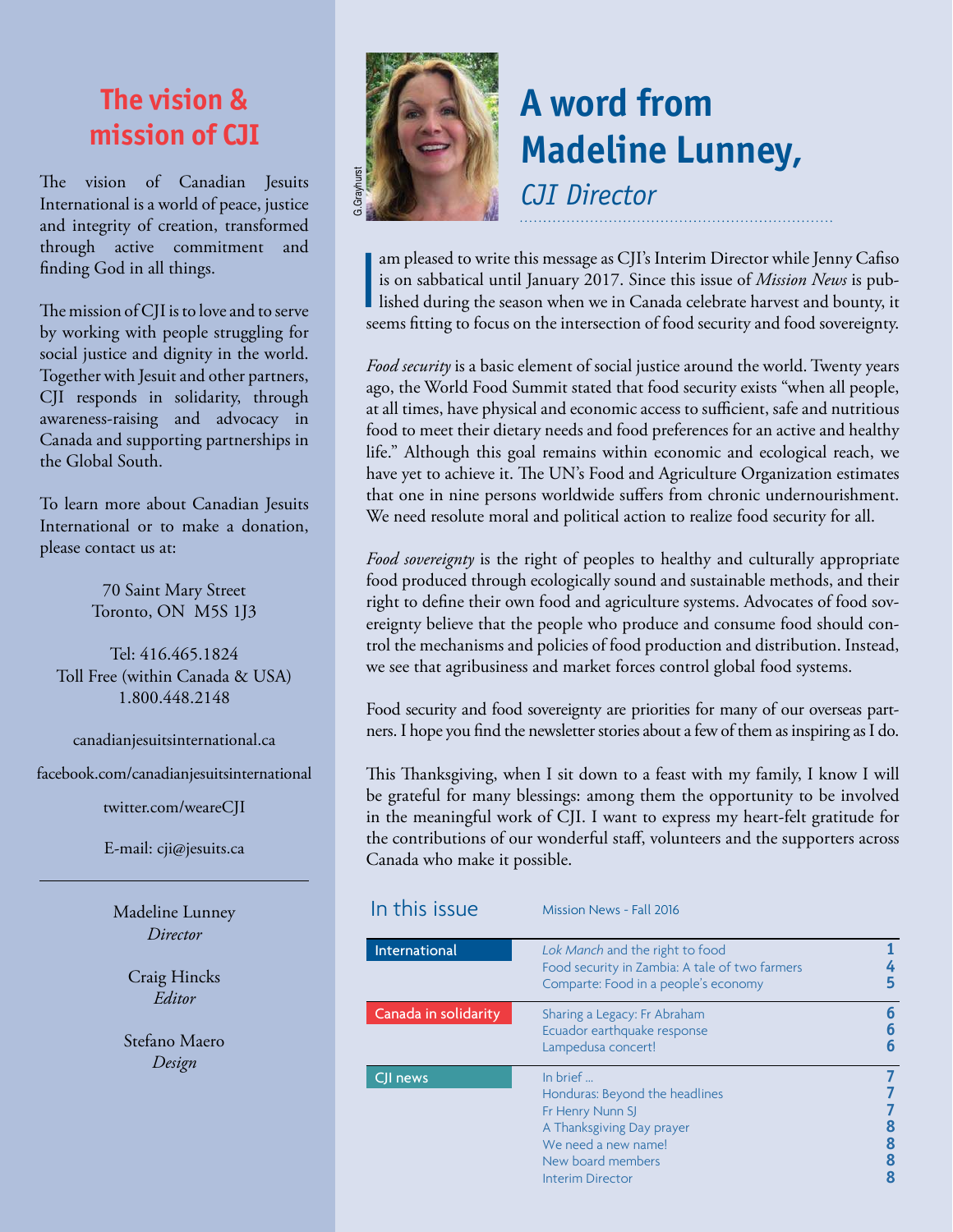## Lok Manch and the right to food **Continued from cover page**)

dalits (the former untouchables) and other vulnerable minorities.

Taking note of these deaths, the Supreme Court of India passed a number of orders directing Indian states to ensure that no citizen dies in such a way. Many schemes were evolved but most of them met with failure. Then, in 2013, after much struggle and continuous campaigns by civil society organizations, the Government of India enacted the National Food Security Act. Although the right to food is now the law of the land, it is still possible for the law to be toothless, unless supplemented by public pressure. Indeed, only last year, it was reported that more than 70 starvation deaths took place among tea garden workers in the Darjeeling area of West Bengal.

It is against this background of widespread hunger in India that *Lok Manch* (People's Forum) was launched in April 2016. *Lok Manch* is envisioned as a movement of and by dalits, adivasis, women, minorities, the urban poor and other marginalized communities. It is comprised of about 100 Jesuit and lay organizations from 12 states. Together, the partners in *Lok Manch* aim to promote the dignity and rights of priority communities by enabling them to become informed citizens, using their entitlements under the law as a tool.

The goal is to develop the *Lok Manch* network as a vibrant national platform to engage in policy interventions to improve quality of life. The process will be guided by more than 5,000 community leaders, of whom 50% are women. These leaders will serve as volunteers in their local community with up-to-date knowledge of food and related entitlements, how to access these entitlements, and also what redressal measures to take if there are gaps.

One of the major partners of Canadian Jesuits International, the

Human Life and Development Resource Centre (HLDRC) of the Darjeeling Jesuit Province, is leading the West Bengal unit of *Lok Manch*. The Jesuits of India view *Lok Manch* as a collective venture to ensure the right to food. "We have taken the right step forward" is the sense among them and their partners.

#### TESTIMONY OF TRUST IN *LOK MANCH*

In May 2015, Fr Gyan Prakash Kujur SJ informed me that Jesuits and partners at the national level were working on something called *Lok Manch* (Peoples' Forum). As I was familiar with the peace-building efforts of Jesuits in Kandhamal, I expressed my interest.

I was invited to participate in the zonal workshop of *Lok Manch* held at Ranchi in December 2015. It was an amazing experience. We were about 35 men and 25 women, heads and other key personnel of 28 organizations. In two days I got a very good idea of *Lok Manch* – its vision, objectives, core values, expected outcomes and governance structures. I sensed that *Lok Manch* was evolving as a movement of the common people. Everything was transparent. Proposal and budget copies were distributed, and I felt deeply that I was trusted and my views were respected.

As a result, I joined *Lok Manch* happily. Being part of it is a gift and I am confident that I and my organization will learn more and be able to support vulnerable communities in accessing entitlements in Kandhamal.

> *Ms Sabitri Patra, President, Development Education Trust, Kandhamal, Odisha*

Release of the Lok Manch training resource in Hindi. Sabitri Patra is second from left.

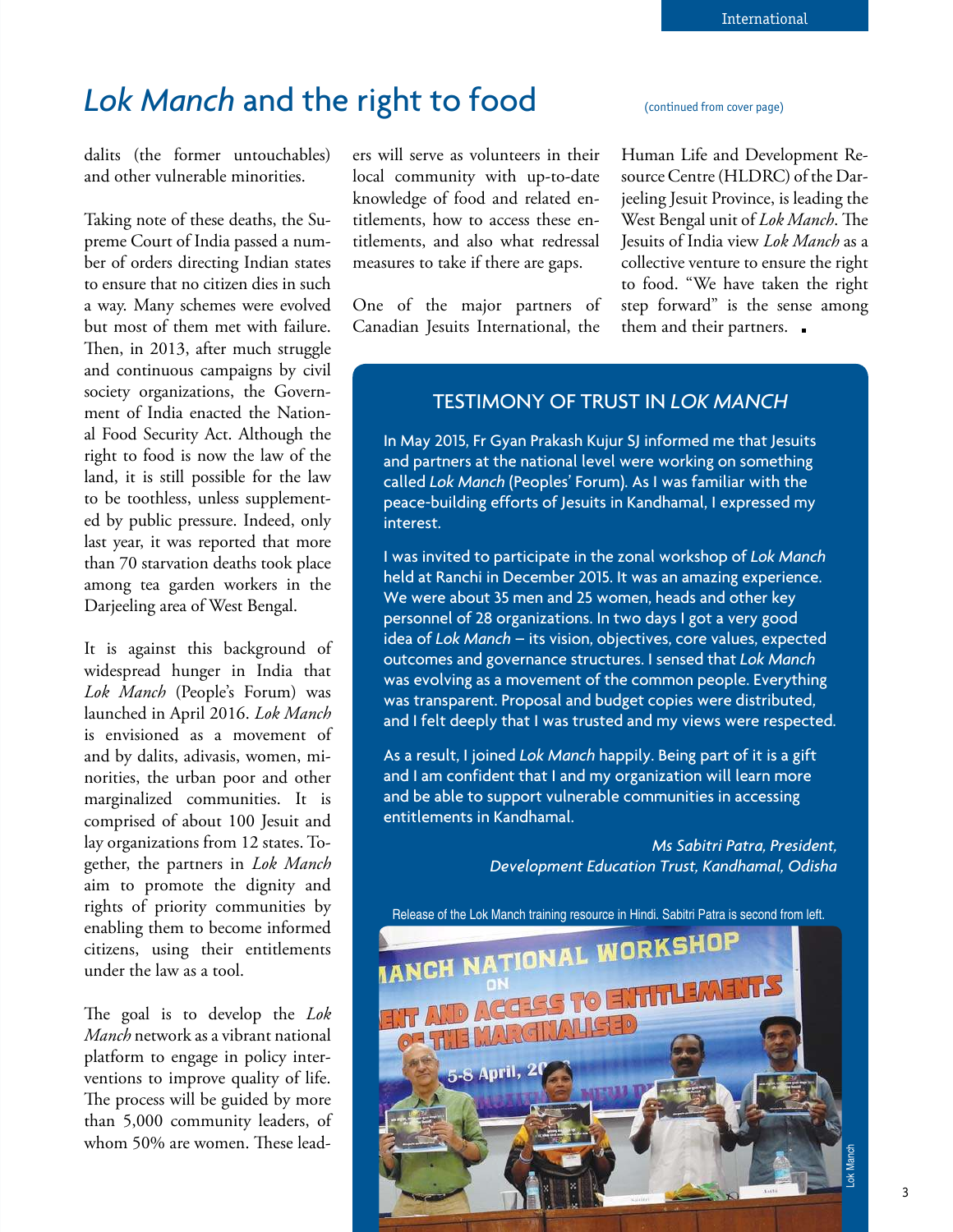## **Food Security in Zambia: A tale of two farmers**

Ilishebo Susiku is Project Coordinator at Kasisi Agricultural Training Centre (KATC) in Zambia

he two farmers featured in this article were participants in a three-year training project implemented by KAT<br>supported by Global Affairs Canada (GAC) and Canadian Jesuits International (CJI). The final report on th<br>ject, he two farmers featured in this article were participants in a three-year training project implemented by KATC and supported by Global Affairs Canada (GAC) and Canadian Jesuits International (CJI). The final report on the project, submitted earlier this year, noted the project's success not only in training the 100 farmers involved (including

#### Hervent Silwindi

Hervent Silwindi is a farmer who resides in a village called Mwalubemba in Zambia. She is 39 years old and has 7 dependents, including 3 grandchildren. Before joining KATC's farmer training program in 2012, Hervent was a conventional mono-cropping maize farmer. Feeding her family was difficult and she rated the nutritional value of their diet as "poor."



When Hervent enrolled in KATC's program, she was trained in organic vegetable production, biological pest management, food processing and preservation, small animal production, and other areas. By the third year of the program, she had a home garden with 9 different vegetables. She was also practising crop rotation in her rain-fed field, with maize, soya beans, sweet potatoes, cassava, and other crops.

Hervent's annual income is now over four times higher than at the beginning of the program. She has been able to send her children to school, build a new house, rent a garden plot, and buy a water pump, solar panels and household goods. She believes the KATC program has changed her life in many valuable ways. These include self-confidence, leadership and family relationships. She is thankful to GAC and CJI and asks God to continue blessing the people of Canada.

#### Robert Lungu

Robert Lungu resides in Chipokolo village in Zambia. He is aged 55 and currently has 3 dependents. Robert worked for an employer for 12 years, but due to low wages he chose to leave his job and focus on farming. He could typically produce 14 bags (700kg) of maize on his 3 hectare field per year. This was sufficient for home consumption, but it left him with nothing extra to sell at market.

Robert heard about organic farming at KATC from his wife, but he did not have the money for tuition. It was a prayer answered when he learned that KATC was recruiting farmers for the GAC-funded project.

By his third year in the KATC training program, Robert's annual income had also greatly increased and enabled him to build a larger house for his family. He appreciates the knowledge he acquired of organic agriculture and now also rears goats and ducks and collects manure from the animals for his garden and rain-fed fields.



Robert Lungu and his wife in their rain-fed maize field.

Robert rates the current nutritional quality of food in his household as "excellent" and reports that the incidence of illness in his family has been reduced. He is thankful to GAC and CJI for the KATC project and wishes it could continue.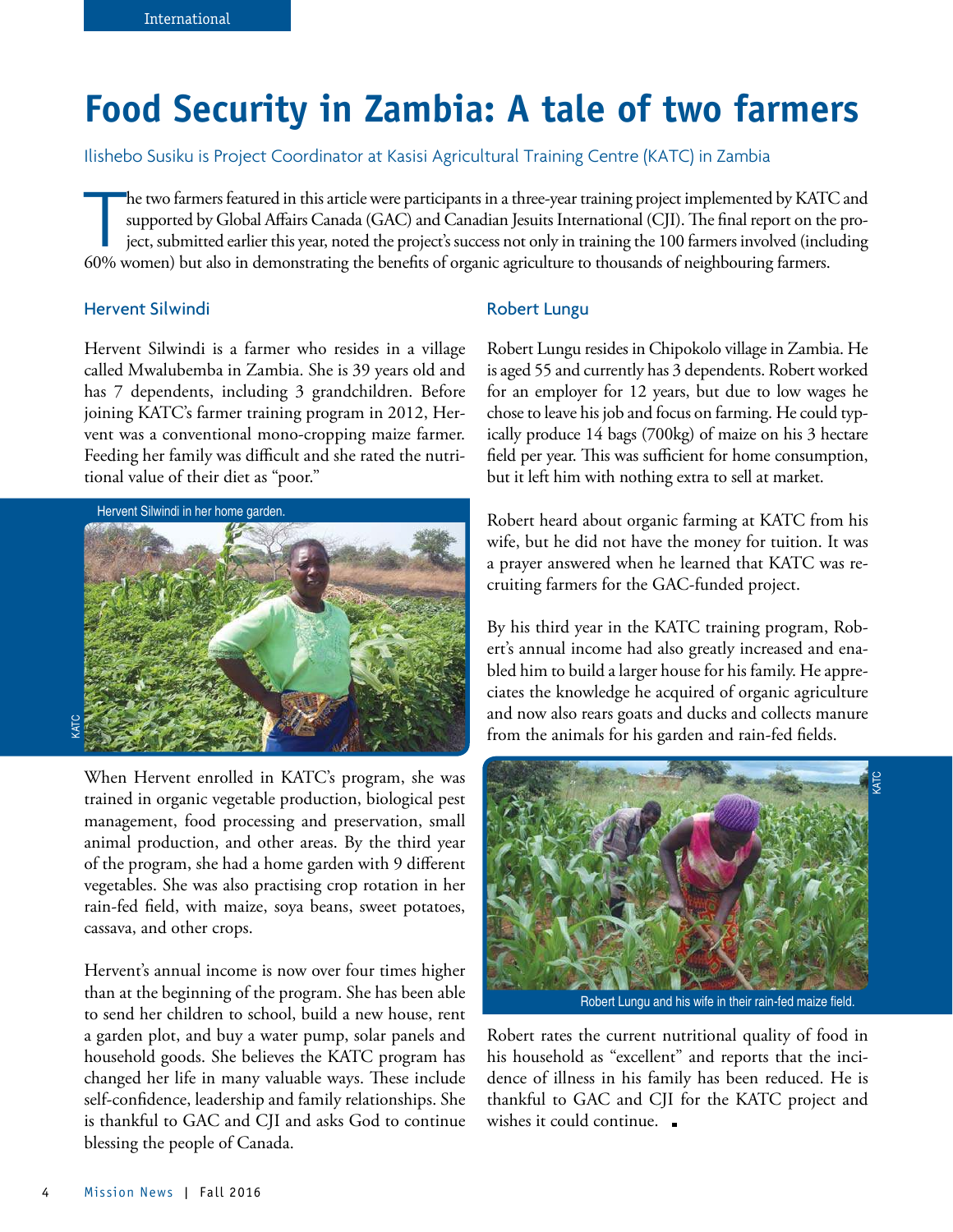## **Comparte: Food in a people's economy**

Álvaro Idarraga Quintero is Executive Secretary of Comparte

he Comparte ("Share") program of the Jesuit<br>Conference of Latin American Provinces (CPAL)<br>is a community of learning and action comprised<br>of 16 social organizations, as well as Alboan in Spain. It he Comparte ("Share") program of the Jesuit Conference of Latin American Provinces (CPAL) is a community of learning and action comprised seeks to promote alternative economic processes and to reflect on these processes critically to ensure that they are economically, politically, culturally and environmentally sustainable.

Latin America and the Caribbean exist in a paradox of food crisis: in spite of their biodiversity and abundant food supply, adequate food is not accessible for around 15.3% of the population, or 68.5 million people (FAO, 2014). In a bid to address this crisis, Comparte is working to foster economic production in diverse regions and to promote food security, food sovereignty and the conservation of natural heritage. It also advances an environment of participation, based on principles of gender equality and generational inclusion.

Two examples follow from the many communities in the seven countries where Comparte serves.

#### Food security in San Ignacio, Paraguay

Since 2000, CEPAG (the Antonio Guasch Centre for Paraguayan Studies, a member of Comparte) has assisted 320 farmers in San Ignacio district, in southern Paraguay, toward greater food security. CEPAG's work focuses on strengthening the technical capacity of *campesinos* (small-holder farm families). It also accompanies groups as they develop shared management and alternative marketing channels. One such group is AOSSI (the Association of Community Organizations of San Ignacio), which was established in 2008 to support coordinated action by producers.

The Balbuena-Roda family is a member of AOSSI. Before joining the group, the family found that the cost of investing in the kind of infrastructure that assures production, such as an irrigation system, exceeded their financial capacity. So they turned to AOSSI's micro-credit program for help. AOSSI also offered them the opportunity to sell their produce once a month at an agro-ecological fair in the capital Asunción.



Members of the Balbuena-Roda family prepare their garden for planting.

Today Aureilio Balbuena happily regards his family's prospects: "Our goal is to be able to establish a familyowned micro-enterprise where our children can work. With the help of CEPAG, we recently built a greenhouse and later I want to purchase a vehicle to take our products to market."

#### Micro-dams in Ccatcca, Peru

Ccatcca is a rural district in southern Peru where 80% of the people are small-holder farmers. In 2000, when CCAIJO (Agro-industrial Training Centre of Jesus the Worker) began to accompany the people of Ccatcca, it found that the biggest barrier to improving productive capacity on family farms was the lack of water for irrigation. In response, a collective decision was made to build micro-dams to store rainwater for irrigation during the drier summer months.

Twelve micro-dams have now been constructed at strategic points in hydrographic basins where small quantities of rainwater naturally accumulate. With this technology, the farmers of Ccatcca have collected over one million cubic metres of water.

Along with micro-dams, CCAIJO has also helped with other capacity-building in agriculture and livestock production (cattle, llamas and guinea pigs). Farmers in Ccatcca now produce enough for their own consumption as well as surplus to sell at regional markets. Moreover, the food security and sovereignty they enjoy is serving as an example to *campesinos* in neighbouring districts.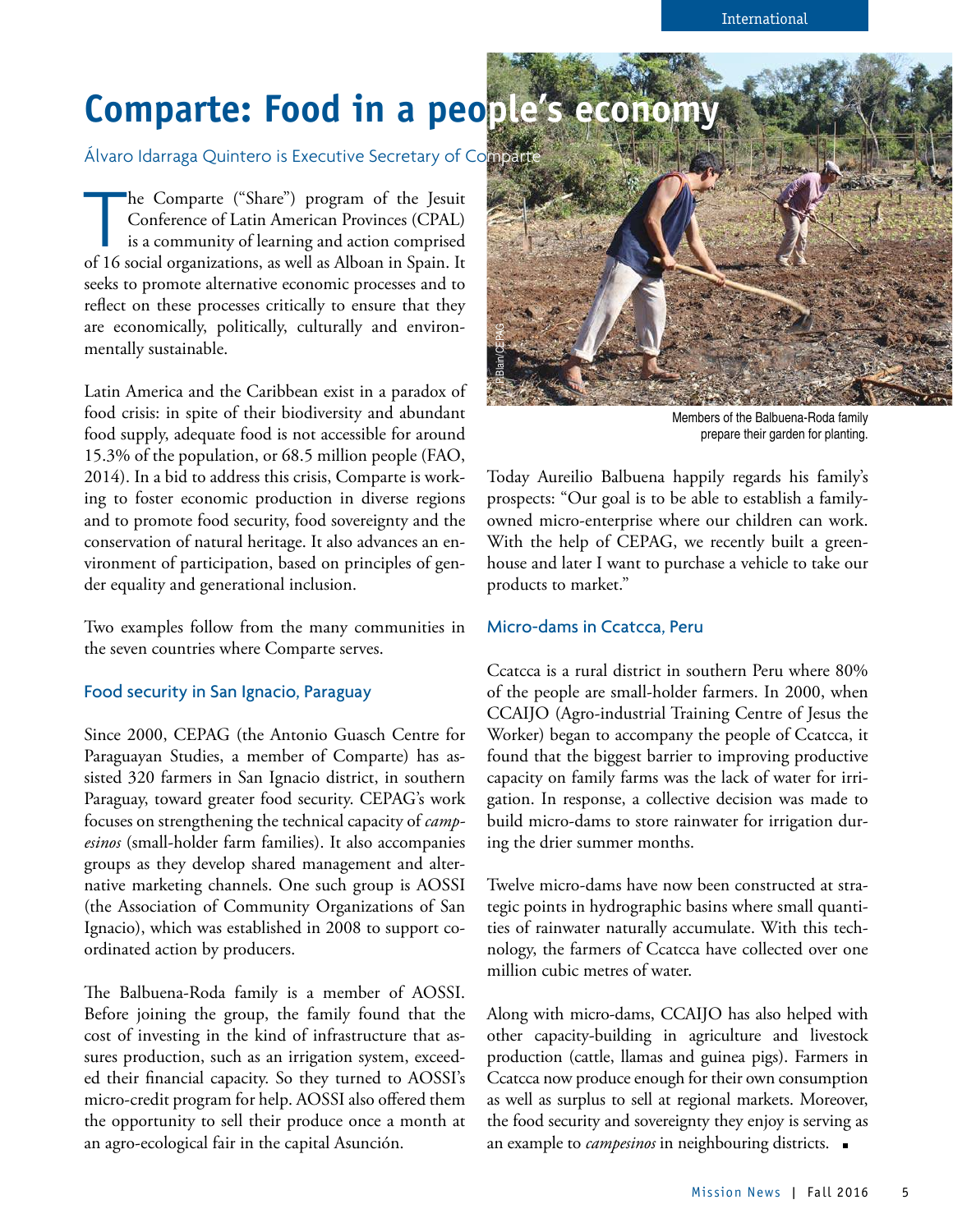## **Sharing a legacy: Fr Abraham**

By Mary Ellen Sullivan

r Joseph Murray Abraham SJ<br>grew up in Halifax, Nova Sco-<br>tia, during the Depression. His<br>family's experience of poverty and r Joseph Murray Abraham SJ grew up in Halifax, Nova Scotia, during the Depression. His food insecurity led him to dedicate his life to "the poorest of the poor" in the Kurseong region of Darjeeling, India. During his life, he often returned to the gospel teaching "I was hungry and you fed me" to inspire his work.

I met "Fr Abe" in India ten years ago. While there, I made friends in a community called SASAC, which was established by Fr Abe and included people of different faiths and backgrounds. They managed Fr Abe's innovative programs, including square-metre gardening, composting, dairy and reforestation. Today some of them are involved in SOJASI (Society of Jesus Agricultural and Social Institute) which Fr Abe helped set up before his death in 2012.

Last fall, I returned to visit my friends, and attended a huge celebration of Fr Abe's life and legacy. A statue of him was erected on the main street of Kurseong. Many people of different faiths told me that it inspired them to reflect on their duty to the poor.

I am blessed to have known Fr Abe as a friend and spiritual guide. In April of this year, I spoke about him and my SOJASI friends to an audience of 60 at the Halifax Central Library. I feel privileged and proud to be able to share their stories.



Fr Abraham and Mary Ellen celebrate Diwali in 2005.

*Mary Ellen successfully negotiated with the City of Halifax to have 26 September declared "Father Abraham [Day." For more, please see www.can](http://www.canadianjesuitsinternational.ca/?p=5546) adianjesuitsinternational.ca/?p=5546.*

*Copies of Mary Ellen's book of poems*  My Farm Whispers *are available from CJI for \$18.00. All proceeds go to support the work of SOJASI. For more [information, please see www.canadian](http://www.canadianjesuitsinternational.ca/?p=5586) jesuitsinternational.ca/?p=5586.*

### **Ecuador earthquake response**

The response by partners of Canadian Jesuits International (CJI) to<br>the 7.8-magnitude earthquake that struck northern Ecuador on the 7.8-magnitude earthquake that struck northern Ecuador on 16 April 2016 is ongoing and multifaceted. CJI has coordinated its assistance with the Xavier Network and it also continues to collaborate with its local on-the-ground partner Fundación Río Manta (FRM). To date, more than \$30,000 have been sent by CJI. Thanks to those who have given so generously! For a more detailed update, please visit www.canadianjesuitsinternational.ca/?p=5625.

FRM staff share preventative health information.



### **Lampedusa concert!**

T he Lampedusa Concert for Refugees will visit over 10 North American cities this fall, including Toronto on 14 October. This benefit concert tour is a major fundraiser for the Global Education Initiative of the Jesuit Refugee Service (JRS). It is named after Lampedusa Island, where Pope Francis met with refugees in 2013, on his first trip outside of Rome.

Emmylou Harris and other Grammy Award-winning artists will be featured at all the concerts to raise awareness of the unprecedented worldwide refugee crisis and what JRS is doing to help. For tickets or more infor[mation, please visit www.canadian](http://www.canadianjesuitsinternational.ca/?p=5491) jesuitsinternational.ca/?p=5491.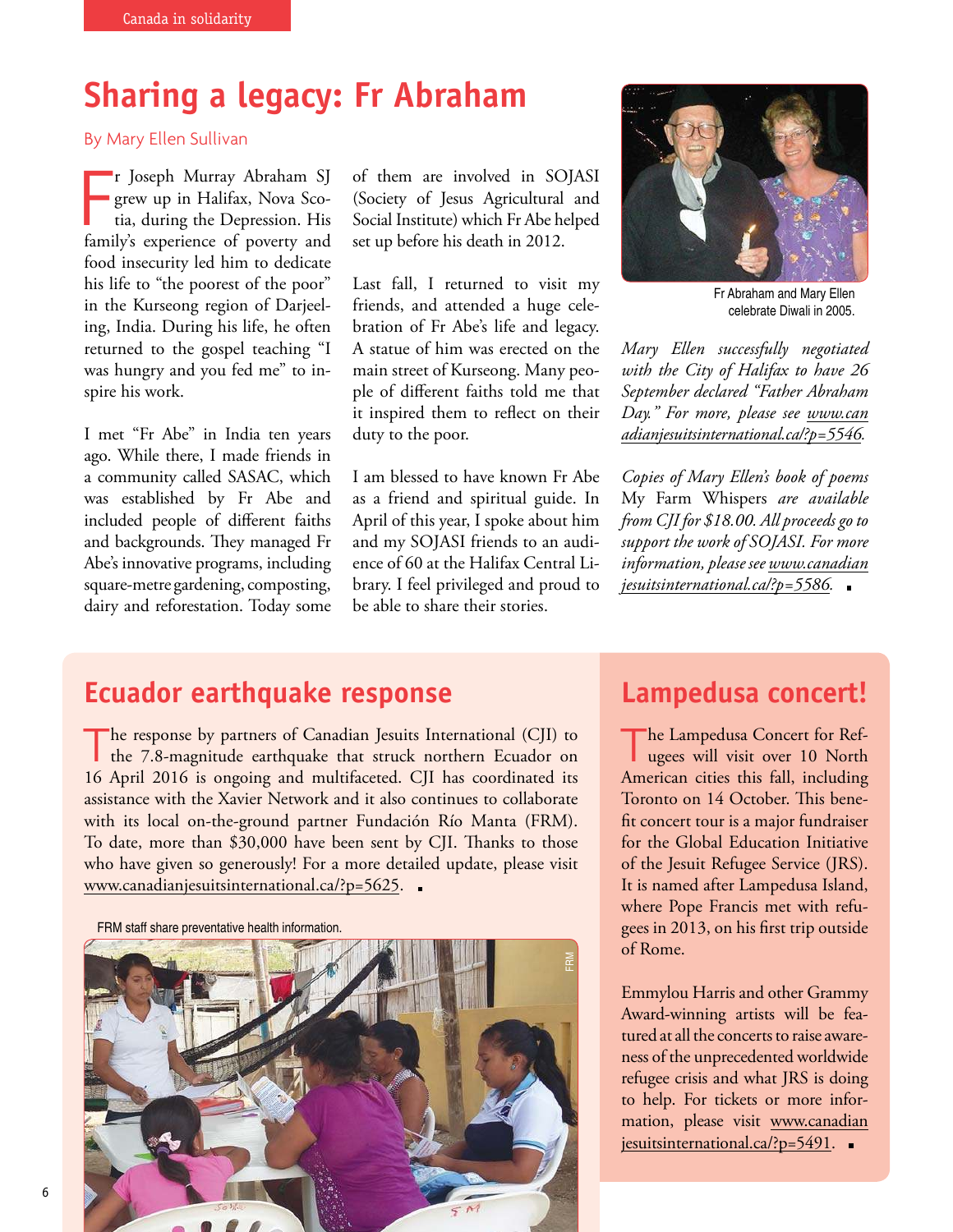#### Y4O Social Justice Day

CJI's 2016 Youth for Others Social Justice Day was held on 26 April at St Michael's College, Toronto. More than 80 students and educators gathered for plenary meetings and workshops on this year's theme: "Mercy and Justice." Fr Daniel Syauswa SJ from the Democratic Republic of Congo was the keynote speaker. See more at www. canadianjesuitsinternational.ca/?p=5248.

#### Global Repair nomination

On 10 June, CJI attended the Global Compact SDG Awards where Global Repair was nominated for their contribution toward the UN's Sustainable Development Goals (SDGs). For many years, Global Repair has donated equipment to CJI's partner Kasisi Agricultural Training Centre in Zambia. We congratulate them on their nomination!

## **In brief ...**

#### International Assistance Review

On 29 July, CJI's staff and board sent a collective response to Global Affairs Canada, following the government's request for input on refocusing Canada's international assistance programs. [See our response at www.canadianjesuits](http://www.canadianjesuitsinternational.ca/?p=5588) international.ca/?p=5588.

#### Feast day support for Syria

CJI received \$2,000 in donations for Jesuit Refugee Service work in Syria at the celebration of St Ignatius Day in Pickering, Ontario, on 31 July. Thank you to those who contributed and to the Province for making this possible!

#### Mission Co-op Sunday

On Mission Co-op Sunday in August, Fathers Bill Robins and David Creamer spoke about the work of CJI's partners in Nepal and India, respectively. Fr Bill visited Holy Spirit Parish in Scarborough and Fr David was at St Paul the Apostle Parish in Alliston, both in the Archdiocese of Toronto. CJI receives a share of the collections from this Sunday for its partners' work.

#### Open Doors on Nepal

CJI hosted an "Open Doors Day" with Fr Bill Robins SJ on 6 September. Fr Bill gave an update on Nepal and especially on the Jesuits' work in education and reconstruction since the 2015 earthquake. We are grateful for his visit to Canada this summer! For more, please [see www.canadianjesuitsinternational.](http://www.canadianjesuitsinternational.ca/?p=5590)  $ca$  $?p=5590$ .

### **Honduras: Beyond the headlines**

F Ismael (Melo) Moreno Coto SJ spoke with great sensitivity and passion<br>about Honduras and the struggle for human rights and the environment r Ismael (Melo) Moreno Coto SJ spoke with great sensitivity and passion at a public event organized by CJI on 15 August in Toronto. Numerous people in the audience were moved to learn about the crises in Honduras and also to support Fr Melo and his work with Radio Progreso.

During and since Fr Melo's visit to Canada, there has been much new coverage of the issues that he raised, as well as new advocacy, including a letter to Prime Minister Trudeau from the Jesuit Provincial Superiors of Canada. To learn more, please visit www.canadianjesuitsinternational.ca/?p=5528.



**Fr Henry Nunn SJ**

C JI honours the memory of Fr Henry (Hank) Nunn SJ, who died at the age of 86 in Bangalore, India, on 31 July 2016.

Fr Hank entered the Jesuits in 1951 and taught for many years, first in Ethiopia and then in Darjeeling, In-

dia. In 1977, he moved to Bangalore, where he began working with young people suffering from serious men-



Fr Henry Nunn SJ

tal disorders and helped to establish a unique therapeutic community. For more on Fr Hank's remarkable [life, please see www.canadianjesuits](http://www.canadianjesuitsinternational.ca/?p=5483) international.ca/?p=5483.